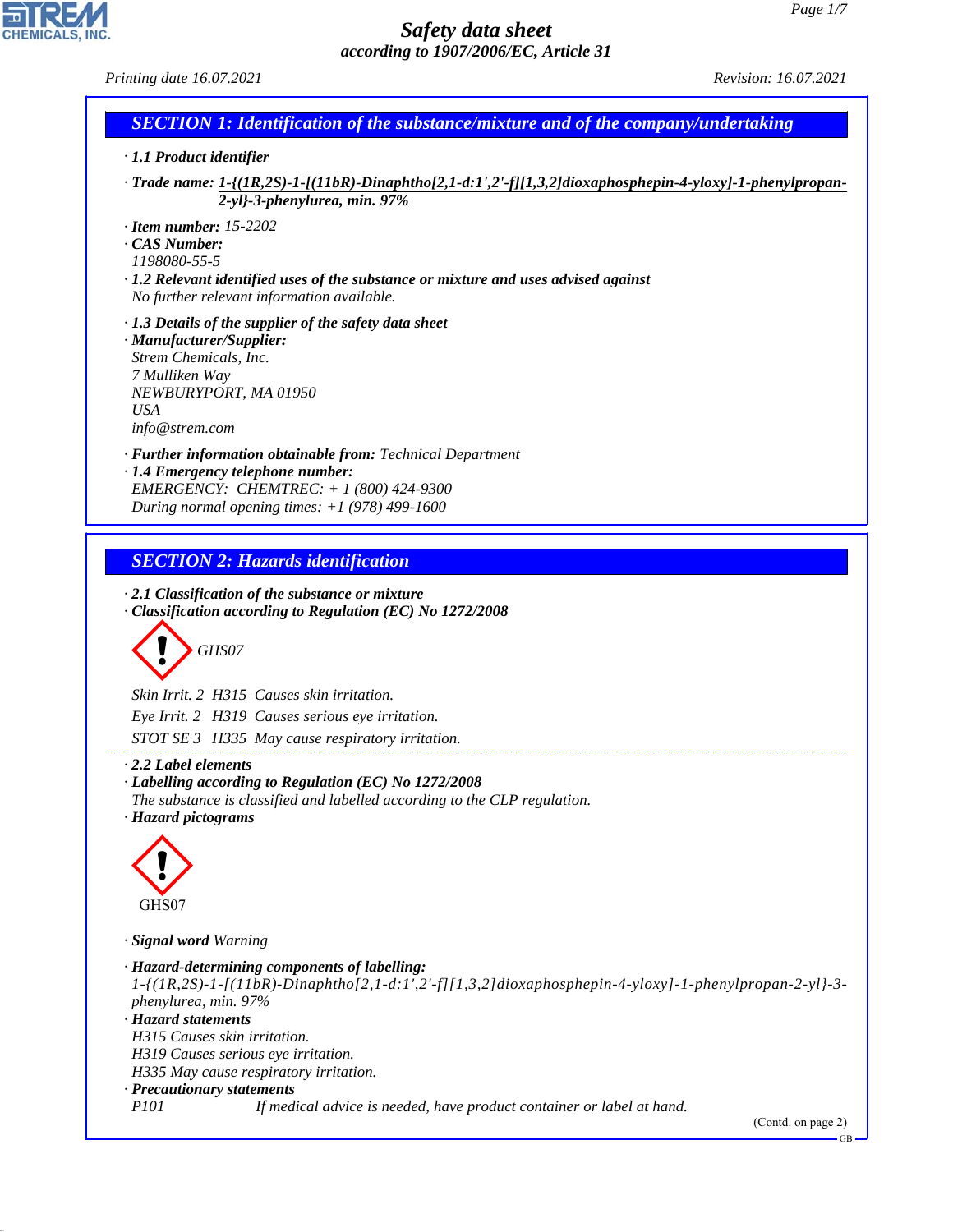*Printing date 16.07.2021 Revision: 16.07.2021*

| 3-phenylurea, min. 97% |
|------------------------|
|                        |

(Contd. of page 1)

| <i>P102</i>                     | Keep out of reach of children.                                                                                                                     |
|---------------------------------|----------------------------------------------------------------------------------------------------------------------------------------------------|
| <i>P103</i>                     | Read label before use.                                                                                                                             |
| P231                            | Handle under inert gas.                                                                                                                            |
| P <sub>235</sub>                | Keep cool.                                                                                                                                         |
| P <sub>222</sub>                | Do not allow contact with air.                                                                                                                     |
|                                 | P305+P351+P338 IF IN EYES: Rinse cautiously with water for several minutes. Remove contact lenses, if<br>present and easy to do. Continue rinsing. |
| P422                            | Store contents under inert gas.                                                                                                                    |
| <i>P501</i>                     | Dispose of contents/container in accordance with local/regional/national/international<br>regulations.                                             |
| $\cdot$ 2.3 Other hazards       |                                                                                                                                                    |
| $\mathbf{r}$ . $\mathbf{r}$ nnm | , n n                                                                                                                                              |

*· Results of PBT and vPvB assessment*

*· PBT: Not applicable.*

*· vPvB: Not applicable.*

## *SECTION 3: Composition/information on ingredients*

*· 3.1 Chemical characterisation: Substances*

*· CAS No. Description*

*1198080-55-5 1-{(1R,2S)-1-[(11bR)-Dinaphtho[2,1-d:1',2'-f][1,3, 2]dioxaphosphepin-4-yloxy]-1-phenylpropan-2-yl}-3 phenylurea, min. 97%*

#### *SECTION 4: First aid measures*

*· 4.1 Description of first aid measures*

*· After inhalation: In case of unconsciousness place patient stably in side position for transportation.*

- *· After skin contact: Immediately wash with water and soap and rinse thoroughly.*
- *· After eye contact:*
- *Rinse opened eye for several minutes under running water. If symptoms persist, consult a doctor.*
- *· After swallowing: If symptoms persist consult doctor.*
- *· 4.2 Most important symptoms and effects, both acute and delayed No further relevant information available.*
- *· 4.3 Indication of any immediate medical attention and special treatment needed*

*No further relevant information available.*

#### *SECTION 5: Firefighting measures*

*· 5.1 Extinguishing media*

*· Suitable extinguishing agents: Use fire extinguishing methods suitable to surrounding conditions.*

*· 5.2 Special hazards arising from the substance or mixture No further relevant information available.*

*· 5.3 Advice for firefighters*

44.1.1

*· Protective equipment: No special measures required.*

#### *SECTION 6: Accidental release measures*

*· 6.1 Personal precautions, protective equipment and emergency procedures Not required.*

- *· 6.2 Environmental precautions: No special measures required.*
- *· 6.3 Methods and material for containment and cleaning up:*

*Dispose contaminated material as waste according to item 13.*

(Contd. on page 3)

GB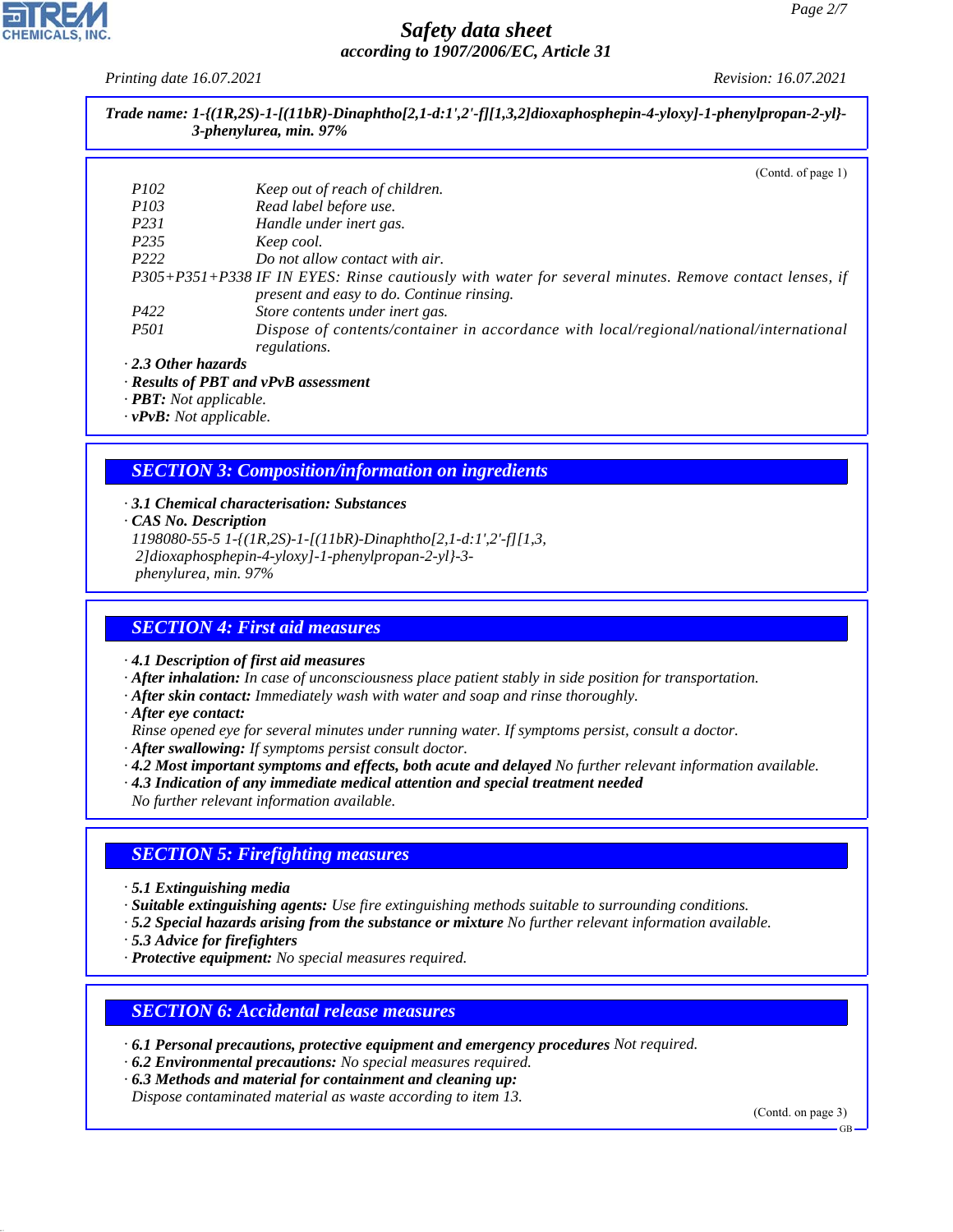*Printing date 16.07.2021 Revision: 16.07.2021*

*Trade name: 1-{(1R,2S)-1-[(11bR)-Dinaphtho[2,1-d:1',2'-f][1,3,2]dioxaphosphepin-4-yloxy]-1-phenylpropan-2-yl}- 3-phenylurea, min. 97%*

(Contd. of page 2)

*Ensure adequate ventilation.*

- *· 6.4 Reference to other sections*
- *See Section 7 for information on safe handling.*
- *See Section 8 for information on personal protection equipment.*
- *See Section 13 for disposal information.*

### *SECTION 7: Handling and storage*

- *· 7.1 Precautions for safe handling Open and handle receptacle with care.*
- *· Information about fire and explosion protection: No special measures required.*
- *· 7.2 Conditions for safe storage, including any incompatibilities*
- *· Storage: Keep cool.*
- *· Requirements to be met by storerooms and receptacles: No special requirements.*
- *· Information about storage in one common storage facility: Not required.*
- *· Further information about storage conditions:*
- *Keep container tightly sealed.*

*Store in cool, dry conditions in well sealed receptacles.*

- *· Recommended storage temperature: Store at temperatures not exceeding -18 °C. Keep cool.*
- *· 7.3 Specific end use(s) No further relevant information available.*

#### *SECTION 8: Exposure controls/personal protection*

*· Additional information about design of technical facilities: No further data; see item 7.*

- *· 8.1 Control parameters*
- *· Ingredients with limit values that require monitoring at the workplace: Not required.*
- *· Additional information: The lists valid during the making were used as basis.*
- *· 8.2 Exposure controls*
- *· Personal protective equipment:*
- *· General protective and hygienic measures:*

*Keep away from foodstuffs, beverages and feed. Immediately remove all soiled and contaminated clothing Wash hands before breaks and at the end of work. Avoid contact with the eyes and skin.*

*· Respiratory protection:*

*In case of brief exposure or low pollution use respiratory filter device. In case of intensive or longer exposure use self-contained respiratory protective device.*

*· Protection of hands:*



44.1.1

\_S*Protective gloves*

*The glove material has to be impermeable and resistant to the product/ the substance/ the preparation. Due to missing tests no recommendation to the glove material can be given for the product/ the preparation/ the chemical mixture.*

*Selection of the glove material on consideration of the penetration times, rates of diffusion and the degradation · Material of gloves*

*The selection of the suitable gloves does not only depend on the material, but also on further marks of quality and varies from manufacturer to manufacturer.*

(Contd. on page 4)

GB

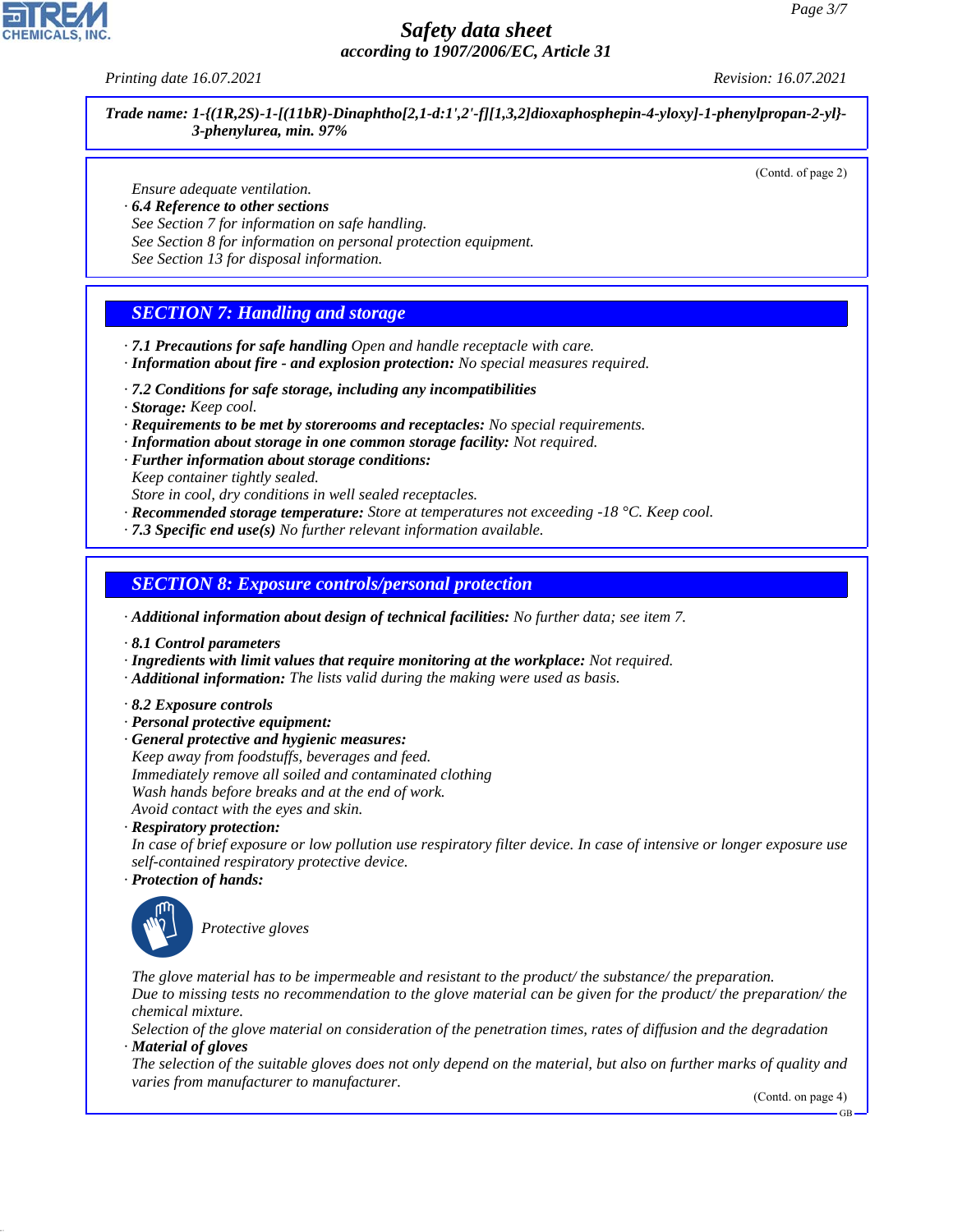| · Penetration time of glove material                                                                                     | (Contd. of page 3)                            |  |
|--------------------------------------------------------------------------------------------------------------------------|-----------------------------------------------|--|
| The exact break through time has to be found out by the manufacturer of the protective gloves and has to be<br>observed. |                                               |  |
| $\cdot$ Eye protection:                                                                                                  |                                               |  |
|                                                                                                                          |                                               |  |
| Tightly sealed goggles                                                                                                   |                                               |  |
| .9.1 Information on basic physical and chemical properties                                                               |                                               |  |
| <b>General Information</b>                                                                                               |                                               |  |
| $\cdot$ Appearance:                                                                                                      |                                               |  |
| Form:                                                                                                                    | Powder                                        |  |
| Colour:                                                                                                                  | White                                         |  |
| $\cdot$ Odour:<br>· Odour threshold:                                                                                     | <b>Odourless</b><br>Not determined.           |  |
|                                                                                                                          |                                               |  |
| $\cdot$ pH-value:                                                                                                        | Not applicable.                               |  |
| · Change in condition                                                                                                    |                                               |  |
| Melting point/freezing point:                                                                                            | Undetermined.                                 |  |
| Initial boiling point and boiling range: Undetermined.                                                                   |                                               |  |
| · Flash point:                                                                                                           | Not applicable.                               |  |
| · Flammability (solid, gas):                                                                                             | Not determined.                               |  |
| · Ignition temperature:                                                                                                  |                                               |  |
| <b>Decomposition temperature:</b>                                                                                        | Not determined.                               |  |
| · Auto-ignition temperature:                                                                                             | Not determined.                               |  |
| · Explosive properties:                                                                                                  | Product does not present an explosion hazard. |  |
| · Explosion limits:                                                                                                      |                                               |  |
| Lower:                                                                                                                   | Not determined.                               |  |
| <b>Upper:</b>                                                                                                            | Not determined.                               |  |
| · Vapour pressure:                                                                                                       | Not applicable.                               |  |
| $\cdot$ Density:                                                                                                         | Not determined.                               |  |
| · Relative density                                                                                                       | Not determined.                               |  |
| · Vapour density                                                                                                         | Not applicable.                               |  |
| $\cdot$ Evaporation rate                                                                                                 | Not applicable.                               |  |
| · Solubility in / Miscibility with                                                                                       |                                               |  |
| water:                                                                                                                   | Insoluble.                                    |  |
| · Partition coefficient: n-octanol/water:                                                                                | Not determined.                               |  |
| · Viscosity:                                                                                                             |                                               |  |
| Dynamic:                                                                                                                 | Not applicable.                               |  |
| Kinematic:                                                                                                               | Not applicable.                               |  |
| · Solvent content:                                                                                                       |                                               |  |
| Organic solvents:                                                                                                        | $0.0\%$                                       |  |
| $VOC$ (EC)                                                                                                               | $0.00\%$                                      |  |
| <b>Solids content:</b>                                                                                                   | 100.0%                                        |  |



44.1.1

*Printing date 16.07.2021 Revision: 16.07.2021*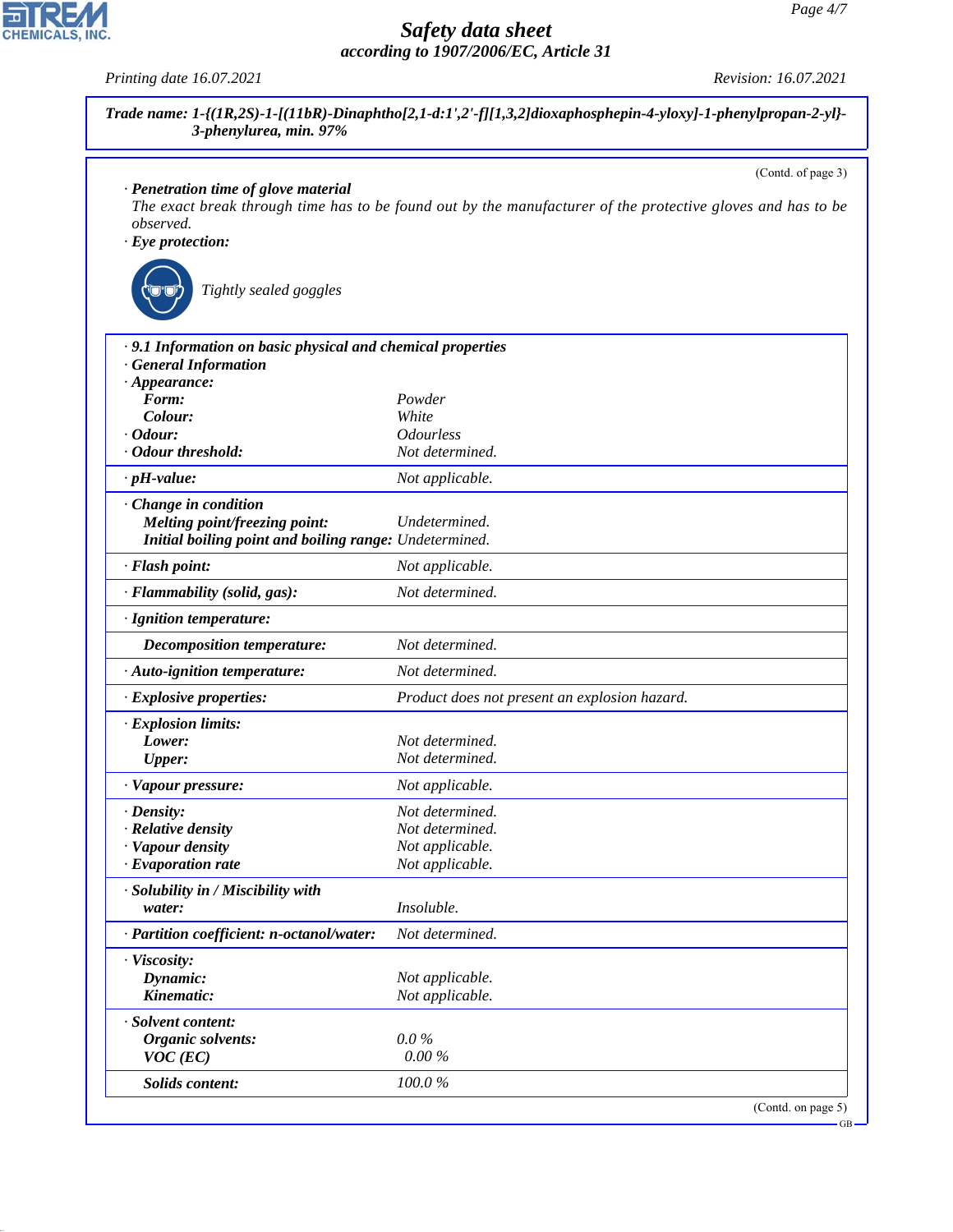*Printing date 16.07.2021 Revision: 16.07.2021*

*Trade name: 1-{(1R,2S)-1-[(11bR)-Dinaphtho[2,1-d:1',2'-f][1,3,2]dioxaphosphepin-4-yloxy]-1-phenylpropan-2-yl}- 3-phenylurea, min. 97%*

(Contd. of page 4)

*· 9.2 Other information No further relevant information available.*

#### *SECTION 10: Stability and reactivity*

*· 10.1 Reactivity No further relevant information available.*

- *· 10.2 Chemical stability*
- *· Thermal decomposition / conditions to be avoided: No decomposition if used according to specifications.*
- *· 10.3 Possibility of hazardous reactions No dangerous reactions known.*
- *· 10.4 Conditions to avoid No further relevant information available.*
- *· 10.5 Incompatible materials: No further relevant information available.*
- *· 10.6 Hazardous decomposition products: No dangerous decomposition products known.*

#### *SECTION 11: Toxicological information*

*· 11.1 Information on toxicological effects*

- *· Acute toxicity Based on available data, the classification criteria are not met.*
- *· Primary irritant effect:*
- *· Skin corrosion/irritation Causes skin irritation.*
- *· Serious eye damage/irritation*
- *Causes serious eye irritation.*
- *· Respiratory or skin sensitisation Based on available data, the classification criteria are not met.*
- *· CMR effects (carcinogenity, mutagenicity and toxicity for reproduction)*
- *· Germ cell mutagenicity Based on available data, the classification criteria are not met.*
- *· Carcinogenicity Based on available data, the classification criteria are not met.*
- *· Reproductive toxicity Based on available data, the classification criteria are not met.*
- *· STOT-single exposure*
- *May cause respiratory irritation.*

*· STOT-repeated exposure Based on available data, the classification criteria are not met.*

*· Aspiration hazard Based on available data, the classification criteria are not met.*

#### *SECTION 12: Ecological information*

- *· 12.1 Toxicity*
- *· Aquatic toxicity: No further relevant information available.*
- *· 12.2 Persistence and degradability No further relevant information available.*
- *· 12.3 Bioaccumulative potential No further relevant information available.*
- *· 12.4 Mobility in soil No further relevant information available.*
- *· Additional ecological information:*
- *· General notes: Not known to be hazardous to water.*
- *· 12.5 Results of PBT and vPvB assessment*
- *· PBT: Not applicable.*
- *· vPvB: Not applicable.*

44.1.1

*· 12.6 Other adverse effects No further relevant information available.*

(Contd. on page 6)

GB

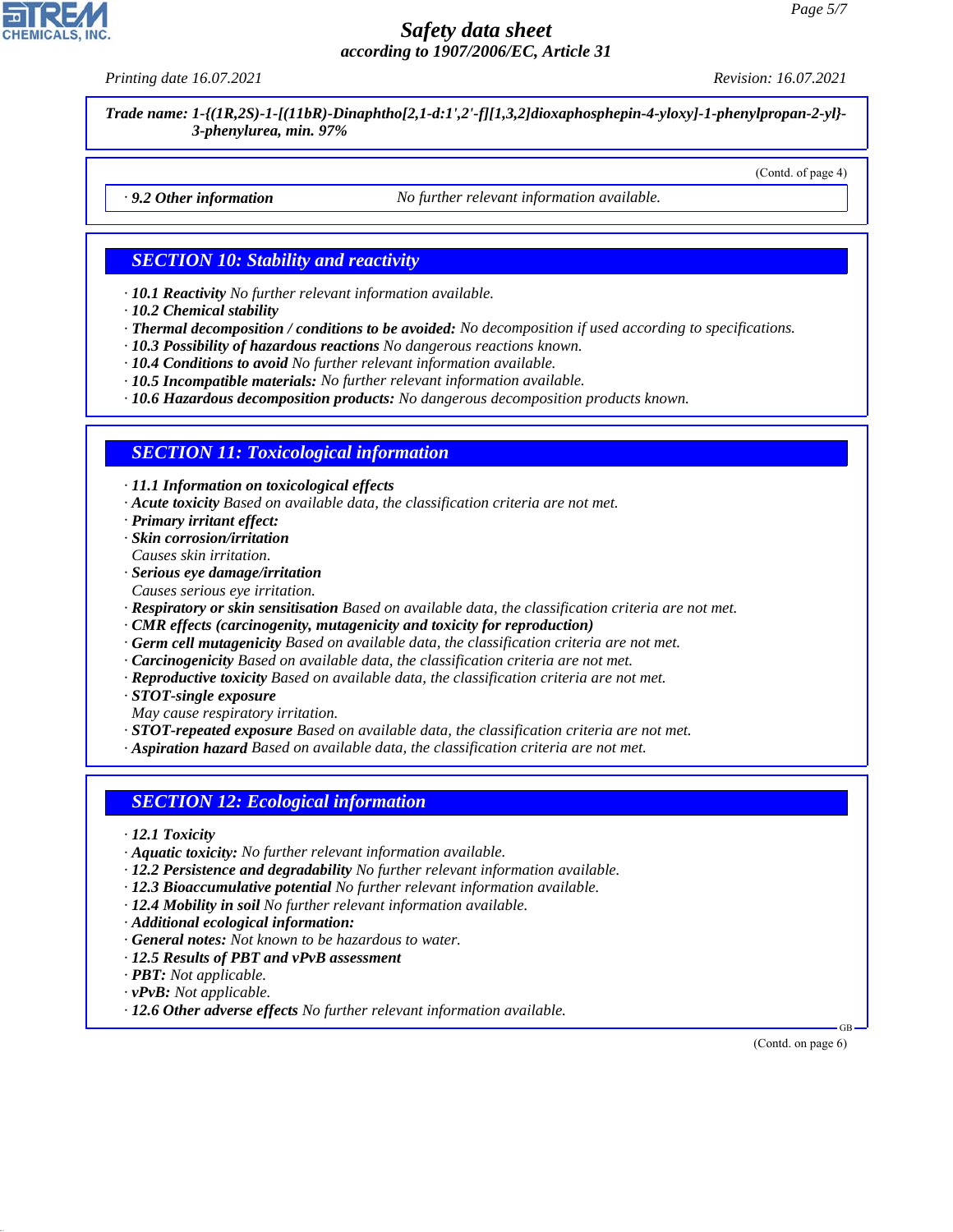*Printing date 16.07.2021 Revision: 16.07.2021*

*Trade name: 1-{(1R,2S)-1-[(11bR)-Dinaphtho[2,1-d:1',2'-f][1,3,2]dioxaphosphepin-4-yloxy]-1-phenylpropan-2-yl}- 3-phenylurea, min. 97%*

(Contd. of page 5)

#### *SECTION 13: Disposal considerations*

*· 13.1 Waste treatment methods*

*· Recommendation*

*Must not be disposed together with household garbage. Do not allow product to reach sewage system.*

*· Uncleaned packaging:*

*· Recommendation: Disposal must be made according to official regulations.*

| <b>SECTION 14: Transport information</b>                                                                     |                 |  |
|--------------------------------------------------------------------------------------------------------------|-----------------|--|
| $\cdot$ 14.1 UN-Number<br>· ADR, ADN, IMDG, IATA                                                             | not regulated   |  |
| $\cdot$ 14.2 UN proper shipping name<br>· ADR, ADN, IMDG, IATA                                               | not regulated   |  |
| $\cdot$ 14.3 Transport hazard class(es)                                                                      |                 |  |
| · ADR, ADN, IMDG, IATA<br>· Class                                                                            | not regulated   |  |
| ⋅14.4 Packing group<br>ADR, IMDG, IATA                                                                       | not regulated   |  |
| $\cdot$ 14.5 Environmental hazards:<br>· Marine pollutant:                                                   | $N_{O}$         |  |
| $\cdot$ 14.6 Special precautions for user                                                                    | Not applicable. |  |
| $\cdot$ 14.7 Transport in bulk according to Annex II of<br><b>Marpol and the IBC Code</b><br>Not applicable. |                 |  |
| · UN "Model Regulation":                                                                                     | not regulated   |  |

#### *SECTION 15: Regulatory information*

*· 15.1 Safety, health and environmental regulations/legislation specific for the substance or mixture*

*· Directive 2012/18/EU*

*· Named dangerous substances - ANNEX I Substance is not listed.*

*· 15.2 Chemical safety assessment: A Chemical Safety Assessment has not been carried out.*

#### *SECTION 16: Other information*

*This information is based on our present knowledge. However, this shall not constitute a guarantee for any specific product features and shall not establish a legally valid contractual relationship.*

*· Department issuing SDS: Technical Department.*

*· Contact: Technical Director*

44.1.1

*· Abbreviations and acronyms:*

*ADR: Accord européen sur le transport des marchandises dangereuses par Route (European Agreement concerning the International Carriage of Dangerous Goods by Road)*

*IMDG: International Maritime Code for Dangerous Goods*

*IATA: International Air Transport Association*

*GHS: Globally Harmonised System of Classification and Labelling of Chemicals*

(Contd. on page 7)

GB